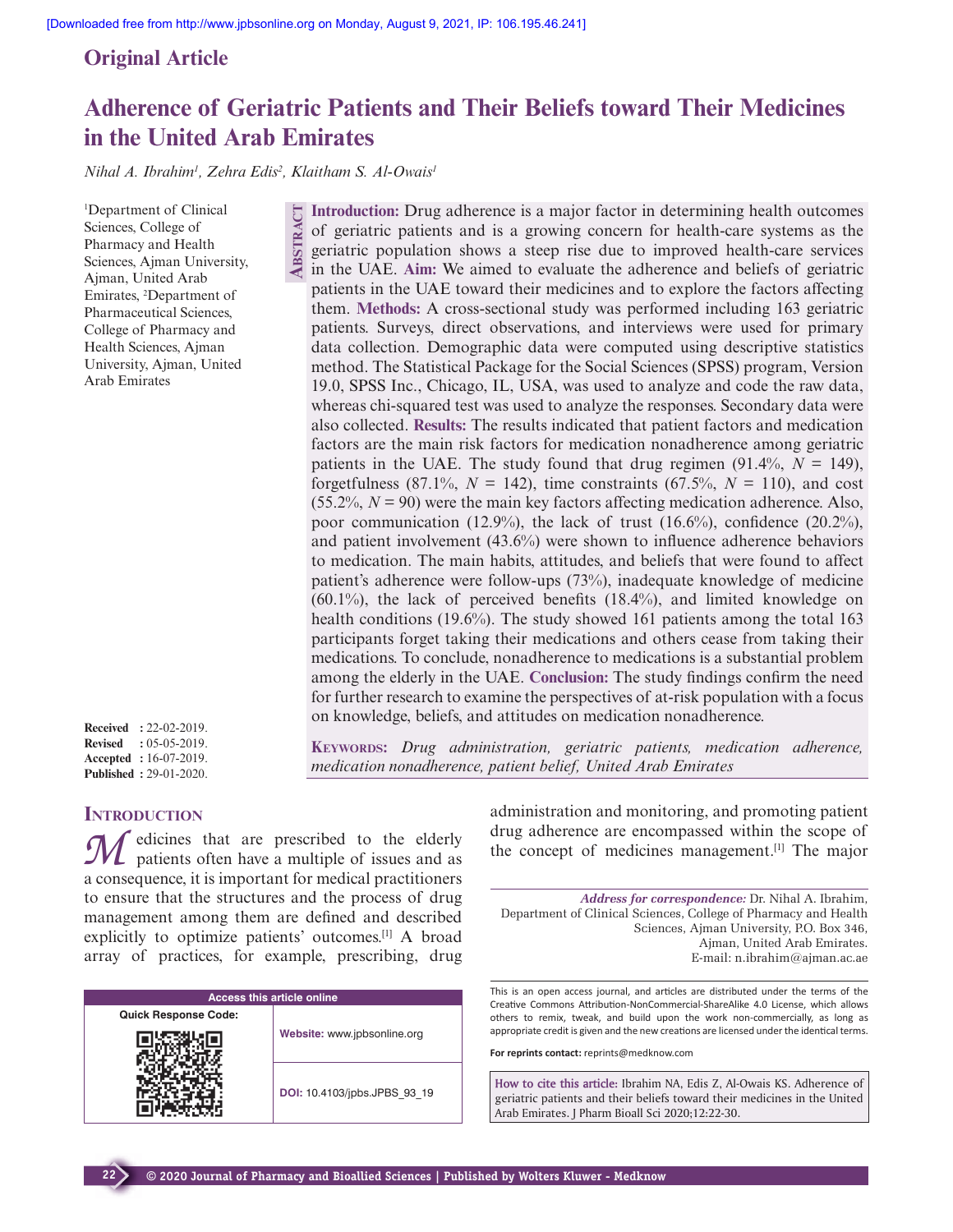roles of health-care experts in medicine management include developing drugs that are related to the patient care plans to support a suitable choice of drug therapy, educating health-care providers, families, and patients to encourage medicines adherence, monitoring the patients' outcomes of drug use, and ensuring both drug safety and effectiveness.[2] Therefore, it is critical for health-care professionals across different countries, including the UAE, to adequately understand the key roles involved in the effective medicines management. Such practices increase the potential of patients to adhere to appropriate drugs, which, in turn, yields positive patient outcomes.

Research has revealed that medication adherence is a growing concern for health-care systems, caregivers, and several other sponsors in the health-care sector due to the growing evidence that nonadherence is dominant and often associated with negative patient outcomes and relatively higher costs of care.[3] One central point that impacts adherence is that the patient's capacity to peruse and comprehend medication guidelines. Patients with low proficiency may experience issues understanding guidelines. This leads to diminished adherence and poor drug administration. It has additionally been observed that patients' nonadherence fluctuates between people and also crosswise over time, prescribed practices, and illnesses. The adherence to medication and treatment fluctuates with age. A noteworthy problem behind nonadherence is a higher patient–doctor conflict, which causes patients to feel discomfort with healthcare providers. Nonadherence can also occur when the pharmaceutical regimen is complex and there is poor planning in medication organization.

Underuse, abuse, and inappropriate utilization of medication keeps on being the most widely recognized reasons for poor adherence to treatment. In an empirical investigation that explored adherence to antidiabetic medications in patients at a hospital in Ajman, UAE, Koprulu *et al*. [4] revealed that forgetfulness is the most common reason for medication nonadherence. The study investigated both medication adherence and the factors that induce the behaviors of patients with type 2 diabetes to have poor adherence to medications.[4] The study addressed the factors that are usually associated with noncompliance to medicine for treating type 2 diabetes in the regions of North UAE.[4] The study concluded that patient adherence to diabetes medication is quite poor in the Northern Region of the UAE.[4] A different research examined the relationship between knowledge and drug adherence in patients with hypertension in the UAE. The researchers reported that

in the UAE, there is a positive relationship between knowledge and drug adherence among them.[5]

# **MATERIALS AND METHODS**

#### **Data collection methods**

After obtaining the approval of the ethical committee of Ajman University (F-H-18-1-04), a cross-sectional study was performed. One hundred sixty-three geriatric patients were included in the study. The study was explained to the participants and their written consent was obtained. Then, the structured questionnaires were distributed and interviews with the participants were conducted. In this study, the focus was on selecting data collection method that could help in assessing the level of adherence and beliefs toward medication among the elderly patients in the UAE, understanding the factors that influence the compliance to medication by the elderly patients in the UAE, and developing possible solutions to the issue of adherence. Primary and secondary methods were used to collect the needed data. Primary sources and procedures such as surveys, direct observations, and interviews were used as the sources of collecting data.<sup>[6,7]</sup> The first primary qualitative data collection method in this study was interviews. In this case, the researcher interviewed older patients and their family members and their physicians in Sharjah. Interviews were carried out to retrieve firsthand qualitative information regarding the patients.

The second primary data collection method in this study was semi-structured questionnaires. Questionnaires refer to research forms that were handed or sent to the patient and collected later after they have been filled.<sup>[6]</sup> The questionnaire forms contained a set of questions related to the issues under investigation in the study.

Secondary data were extracted from other scholarly works examining adherence or noncompliance to medication by the geriatric population. To address the proposed theoretical perspective in the study, secondary sources played an essential role. These sources provided a multi-perspective understanding of the elderly patients' adherence to medication in the UAE.

### **Sampling of 163 geriatric patients**

Inclusion criteria included the following:

- 1. Participants were elderly patients from the UAE
- 2. The 163 participants were geriatric patients aged 55 years and older.
- 3. All the geriatric patients who signed informed consent participated in the study.

Exclusion criteria included the following: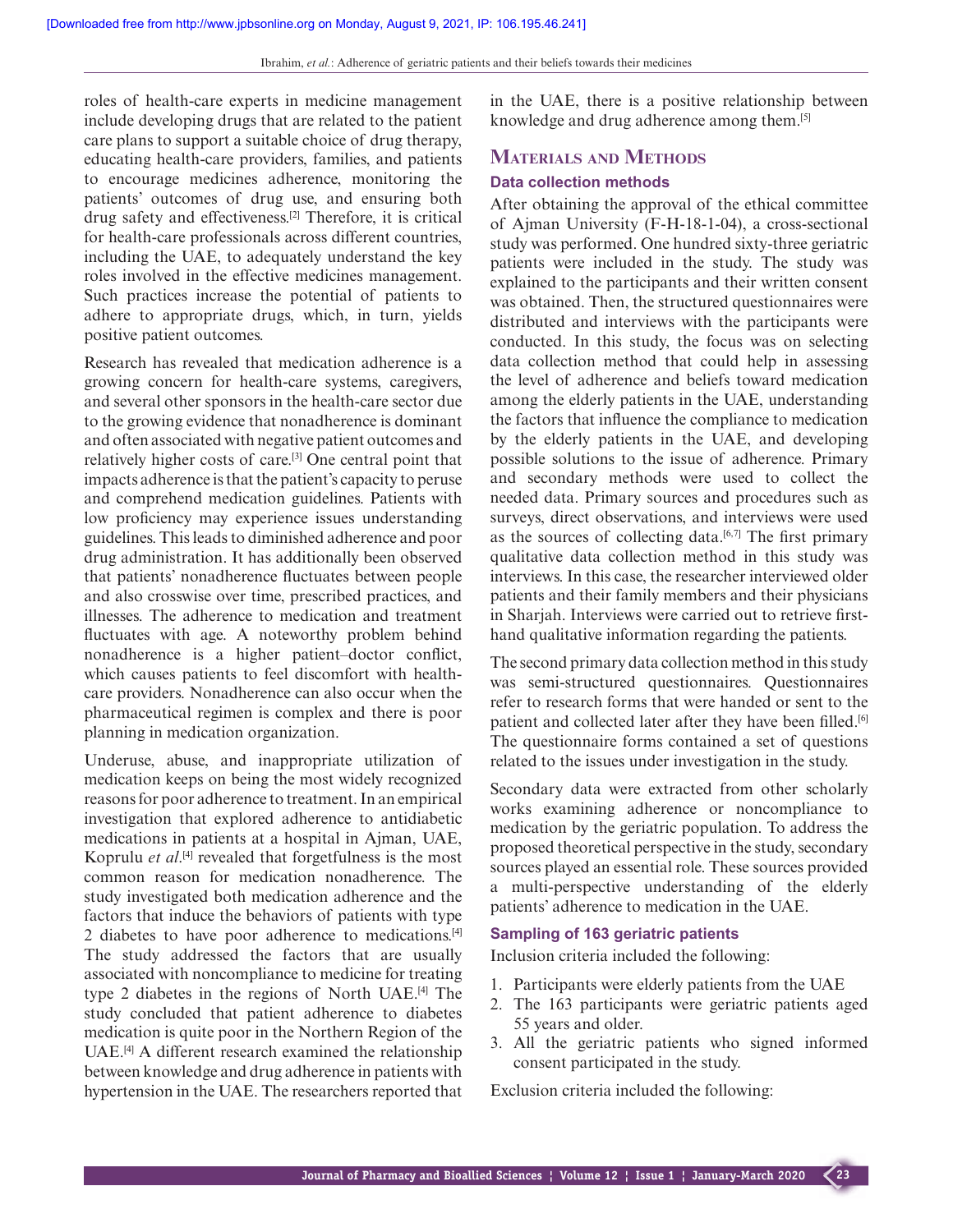- 1. Geriatric patients outside the UAE.
- 2. Elderly patients aged below 55 years.

A stratified probability sampling strategy was used to select the participants from a particular group. In this probability sampling method, the study population is grouped separately based on their knowledge and background to the study problem. The intention is to guarantee that the selected sample represents a given subgroup.[8] Using stratified method, the study population in this study were geriatric patients and were selected because they had enough background to the phenomenon. Hence, they were appropriate to provide information that can help in exploring the issue of medication adherence.

#### **Data analysis**

In this study, the raw data acquired from the field were systematically organized for analysis. The data collected, both qualitatively and quantitatively, were analyzed differently in this study.

Analysis in qualitative study involves the interpretation of the collected data by using the context of information collected through face-to-face discussions to understand people's understanding of the phenomenon.[9] In this study, qualitative analysis of data was conducted by interviewing geriatric patients, their family members, and their physicians. The quantitative data were examined through numerical interpretation and interpreting figures gathered in the course of the study to determine the rationale behind the emergence of the primary findings. The Statistical Package for the Social Sciences (SPSS) program, Version 19.0, SPSS Inc., Chicago, IL, USA was used to analyze and code

the raw data. The SPSS program helped in determining whether the variables of the study were related to each other in answering the questions. Graphs, pie charts, and tables were generated to present the analyzed data. Finally, the secondary data were used to make further sense of the results of the qualitative and quantitative procedures undertaken in this study.

# **Ethics**

All the followed procedures were in accordance with the ethical standards of the research ethical committee of Ajman University. Ethical approval number (F-H-18-1-04) was obtained.

# **RESULTS AND DISCUSSION**

The aim of the research was to assess the level of adherence and beliefs toward medication among the elderly patients in the UAE. The respondents were asked to share details regarding the medical illnesses they have with the option to select multiple illnesses in case if they have to. The top four reported medical illnesses include chronic renal disease, hypertension, diabetes mellitus, and arthritis disorders. The medical illnesses receiving the lowest response include parkinsonism, ischemic heart disease, and psychiatric disorders as indicated in Figure 1.

Patients' factors as indicated in Figure 2 were highly responsible for the cause of nonadherence to medications. Forgetfulness, lack of time, and cost of drugs prevented more than half of the patients from efficiently adhering to their medications regimen. Many patients had difficulties remembering to take their pills at the right time, whereas complex drug regimen,



**Figure 1:** Medical illnesses reported by respondents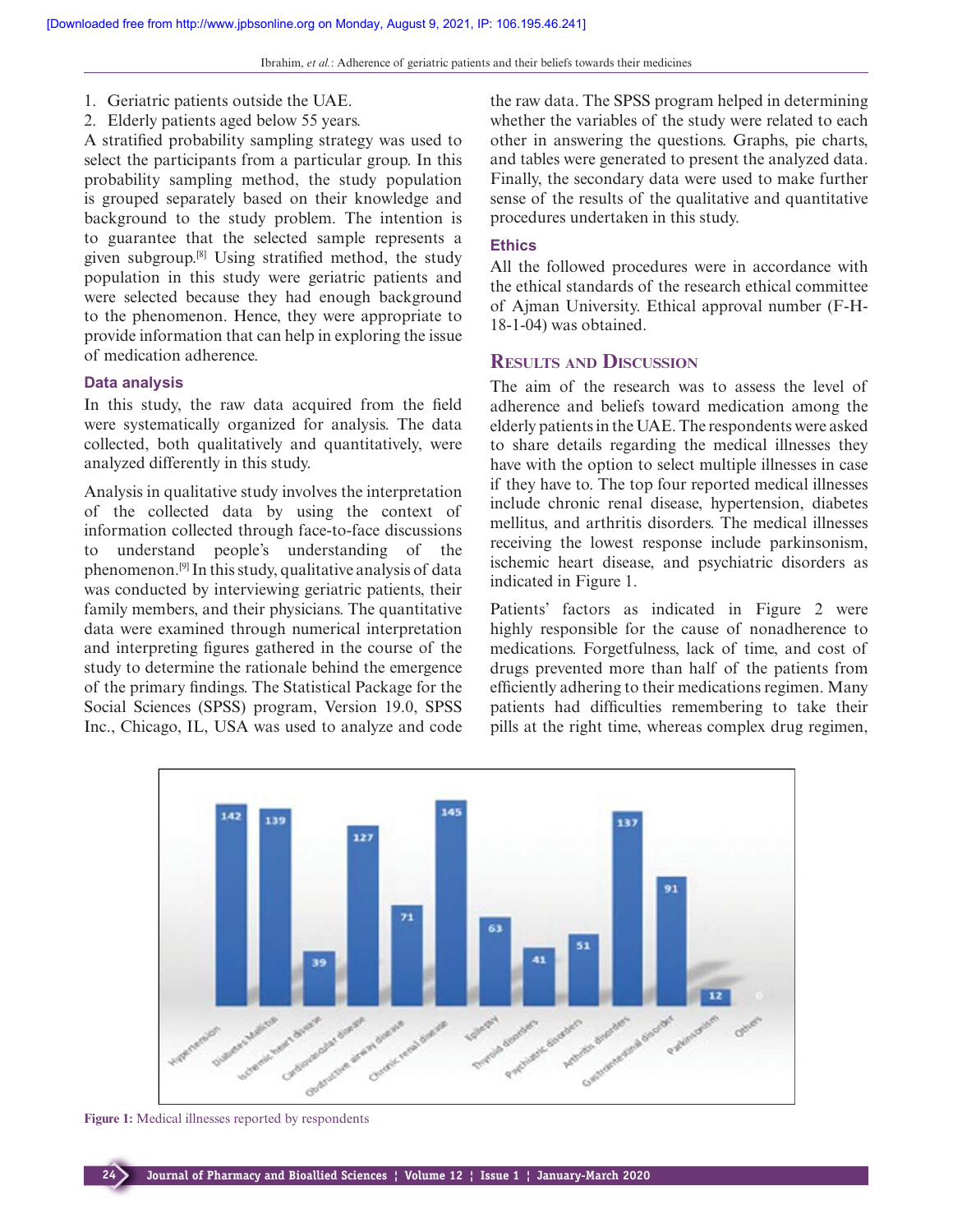

Ibrahim, *et al.*: Adherence of geriatric patients and their beliefs towards their medicines

**Figure 2:** Factors that may affect medication adherence

the high cost of medicines, and drug handling also appeared to be a difficult task. Patients found it difficult opening containers and cutting their drugs, which is understandable, especially with their old age ranging from 55 years and above. A previous research found that socioeconomic factors such as support from family members on purchasing medication and remembering to take medications lead to a lower readmission due to high adherence to drugs.[10] Patients who have poor compliance to drugs are likely to develop more complications, experience more hospital readmissions, and cause an increase in the cost of care.[11] Also, factors such as health literacy, old age, low level of education, the male gender, and mental and physical status influence adherence to medication.[11] Medication factors such as inadequate instruction labeling, complicated regimen, high cost, and provider–patient' relationship such as the lack of patient involvement, the lack of trust, and the lack of follow-up were also found to hinder patients from adhering to medications. A study by Roy *et al*. [12] on adherence to medications by elderly patients showed that taking many pills, forgetfulness, and the inability to remember taking pills was affecting medication adherence of more than 50% of the 240 patients surveyed. Forgetfulness, old age, and taking many pills have a great association in affecting medical adherence by patients.[13] Forgetfulness ranks among the most common factors in various studies.

# **Health-care providers factors affecting medication adherence**

The factors of education level for patients and healthcare providers also affect the extent to which patients adhere to medications. A previous study found a significant association between patients' lack of knowledge on their condition and nonadherence to medications.[13] In this study, the lack of confidence on health-care provider was the provider's factor that affected patients most, though not in great numbers as expected. As most of the patients in this study were highly educated, poor labeling instructions, packaging, and formulation were not common problems that affected the adherence to medication but most had the association with patients' factors mainly related to old age. A high level of education is not enough to prevent nonadherence but physical and mental factors have a great deal in affecting patient's adherence to drugs.[14] This was also evident when 99% of the patients agreeing to follow the doctor's instructions but still, 99% stated they often forget to take their medications.

The lack of patients' involvement appeared as the most common health provider factor that affected drug adherence. One study showed that high healthcare provider involvement in their patients' welfare such as the provision of counseling helps in improving patients' adherence to medication a lot.[11] In this study, 53% of clinicians cited the lack of confidence on the health providers as a factor related to their professionalism that affected patient's adherence to medication. These two factors seem to be related as understanding and the lack of involvement in patients' affairs will lead them to have low confidence and trust on health-care providers. Jin *et al*. [11] further showed that patients' adherence to medication was highly enhanced by great satisfaction in the services provided by their health-care providers. Therefore, health-care providers have a role to play in enhancing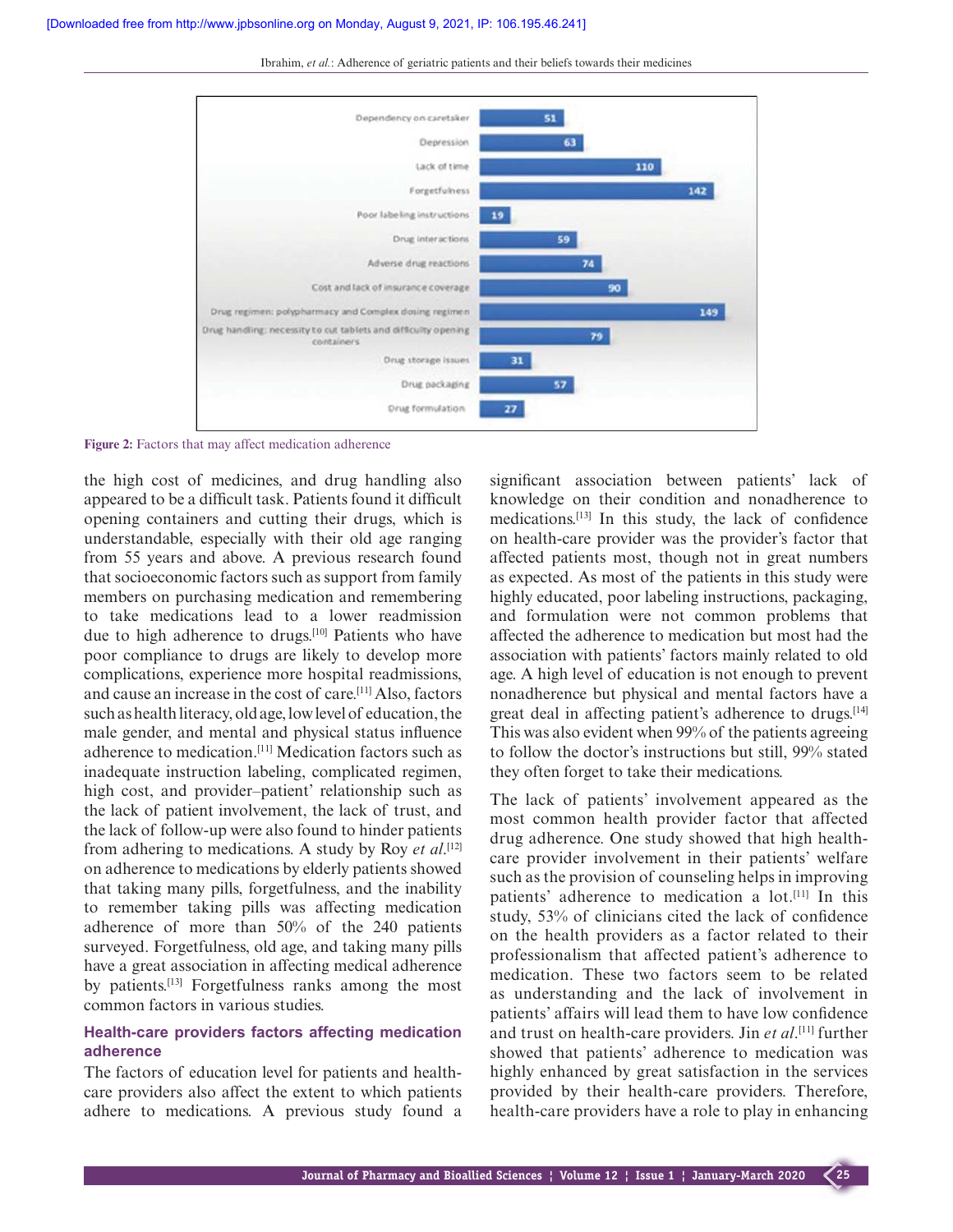patients' drug adherence by providing quality services, follow-up services, and responding to the need of the patients. The health-care provider factors are presented in Figure 3.

# **Attitude, habits, knowledge, and belief toward medication adherence**

To assess the attitude and habits of the patients toward adherence to medication, they were asked to share their response on what attitude or habit affects their medication adherence. As shown in Figure 4, a majority of the participants indicated that nonadherence to follow-ups is their main attitude/habit affecting their medication adherence.

In terms of the knowledge and beliefs affecting medication adherence, it was found that the lack of medication knowledge ( $N = 98, 60.1\%$ ) was the main factor followed by the lack of perceived benefit of medications (18.4%) and the lack of knowledge about condition (19.6%) as shown in Figure 5.



**Figure 3:** Health-care provider factors affecting medication adherence



**Figure 4:** Attitude and habits toward medication adherence



**Figure 5:** Knowledge and belief affecting medication adherence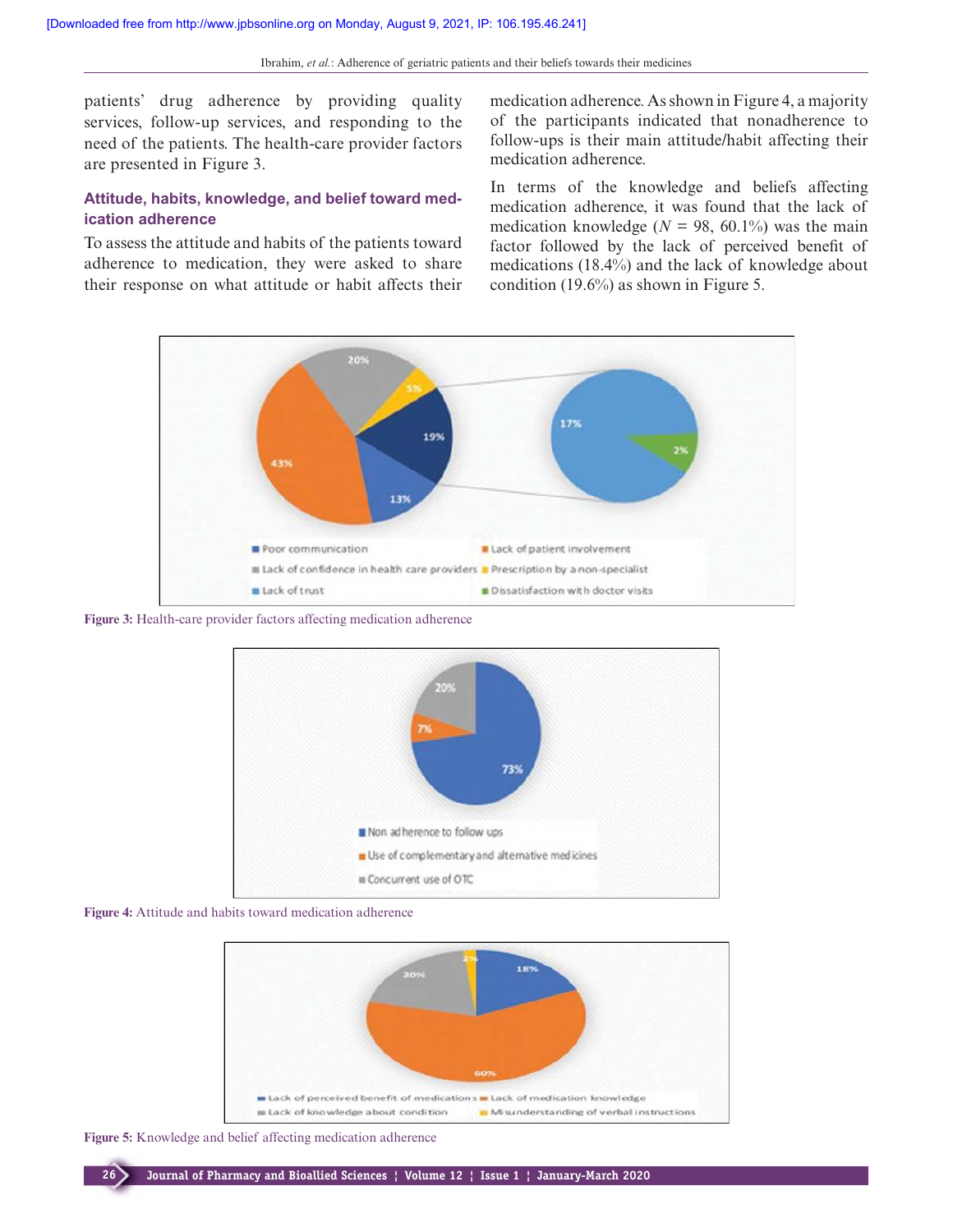Ibrahim, *et al.*: Adherence of geriatric patients and their beliefs towards their medicines



**Figure 6:** Current adherence to medication

## **Medication factors and conditions**

The participants were asked a series of questions to assess their current adherence to medication. As shown in Figure 6, the respondents indicated that they are forgetful in taking the pills on time  $(N = 161)$  and have discontinued the medication without prior consent from the doctor ( $N = 66$ ). Even during travel, 79 respondents indicated that they forget to take their medication. Though a majority  $(N = 107)$  indicated that they do not have difficulty in taking their medication, 129 of 163 respondents shared that they worry about the longterm effect of the medication on their health. In terms of whether the participants discontinue their medication if they feel their health is under control, a majority  $(N = 119)$ denied, which reflects their worry about their health and willingness to take their medication for a better outcome. The respondents were also asked about the amount of medication being consumed currently to which a majority  $(N = 85)$  indicated as 5–9, followed by 10–14 ( $N = 63$ ).

When asked if the participants adhere to the instructions given by the doctor or pharmacist, a majority  $(N = 163)$ replied in affirmation [Table 1]. Similarly, when asked if the participants believed that their condition might improve due to medication adherence as recommended by their doctor, a majority agreed (*N* = 157) as presented in Figure 7.

## **Relationship between knowledge and belief and demographics**

A linear independent sample test was conducted to understand if there is a statistically significant relationship between demographics and knowledge and belief of patients toward medication adherence. The relationship displayed a chi-square value of 224.84 with two degrees of freedom (df) as shown in Table 1. The relationship was found to be statistically significant as  $P = 0.03$  (<0.05).

**Table 1: Relationship between knowledge and belief and demographics**

| <b>Test statistics</b> |          |
|------------------------|----------|
| N                      | 163      |
| $\chi^2$               | 224.84   |
| df                     |          |
| Asymp. sig.            | $0.030*$ |
| .                      |          |

*\**Statistically significant difference

This indicates that demographics (gender, age, marital status, and education) significantly affect the knowledge and belief of patients toward medication adherence.

## **Relationship between knowledge and belief and medication illnesses**

A linear independent sample test was conducted to understand if there is a statistically significant relationship between medical illnesses reported by patients and the knowledge and belief of the respondents toward medication adherence [Table 2]. The relationship displayed a chi-square value of 271.04 with 2 df. The relationship was found to be statistically significant as  $P = 0.02$  (<0.05). This indicates that medical illnesses reported by patients significantly affect the knowledge and belief of the participants toward medication adherence.

# **Relationship between knowledge and belief and patient factors**

A linear independent sample test was conducted to understand if there is a statistically significant relationship between factors reported by the patients affecting medication adherence and the knowledge and belief of patients toward medication adherence [Table 3]. The relationship displayed a chi-square value of 265.6 with 5 df. The relationship was found to be statistically significant as  $P = 0.01$  (<0.05).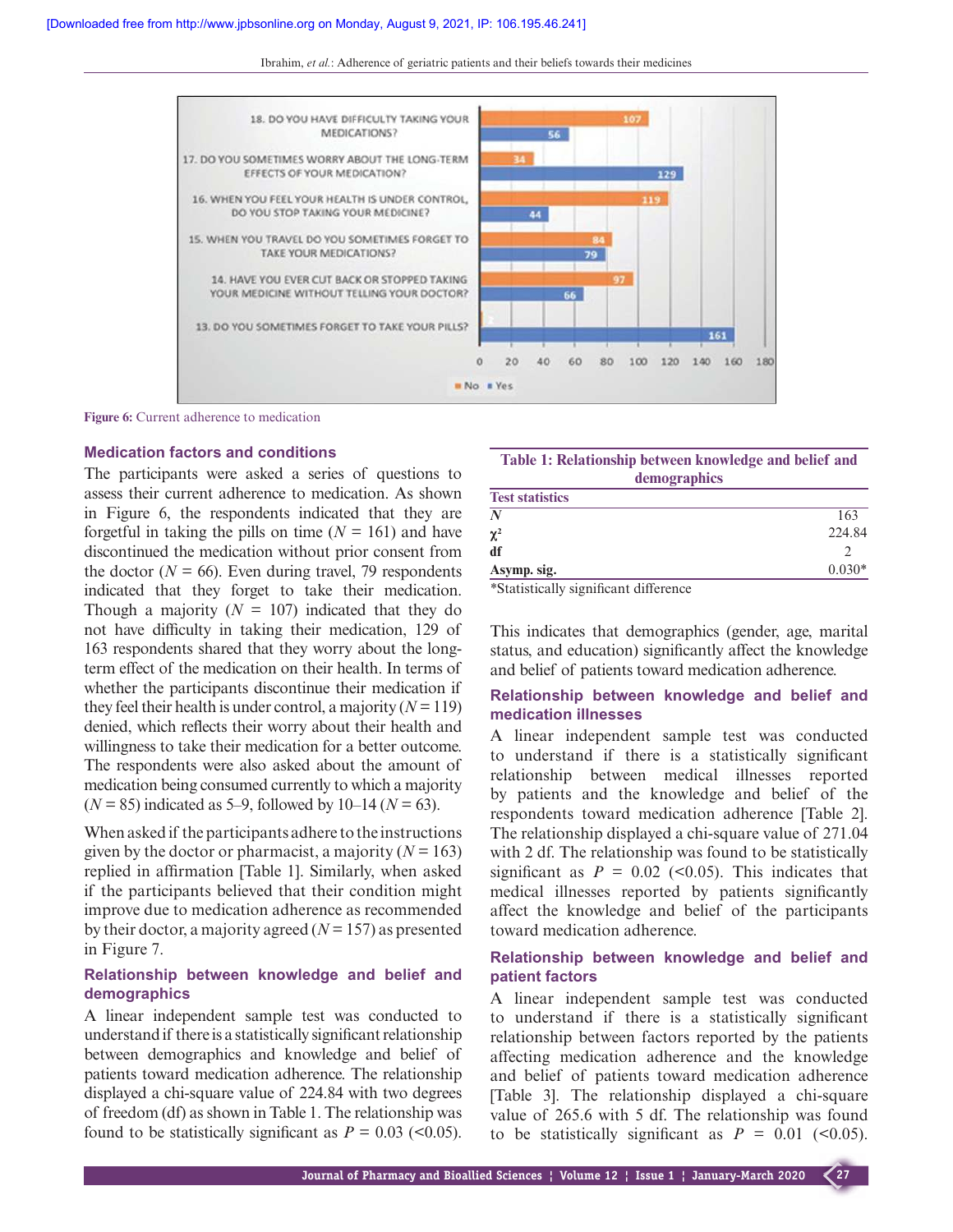Ibrahim, *et al.*: Adherence of geriatric patients and their beliefs towards their medicines



**Figure 7:** Following medication instructions

| Table 2: Relationship between knowledge and belief and |  |  |  |
|--------------------------------------------------------|--|--|--|
| medication illnesses                                   |  |  |  |
| <b>Test statistics</b>                                 |  |  |  |

| N           | 163    |
|-------------|--------|
| $\chi^2$    | 271.04 |
| df          |        |
| Asymp. sig. | 0.020  |
|             |        |

| Table 3: Relationship between knowledge and belief and<br>patient factors |       |  |
|---------------------------------------------------------------------------|-------|--|
| <b>Test statistics</b>                                                    |       |  |
| $\boldsymbol{N}$                                                          | 163   |  |
| $\chi^2$                                                                  | 265.6 |  |
| df                                                                        |       |  |
| Asymp. sig.                                                               | 0.010 |  |

This indicates that patient factors reported by the participants significantly affect the knowledge and belief of the patients toward medication adherence.

#### **Clinicians' role in adherence**

There were similar but varied responses in the study where clinicians gave various ways of ensuring patients adherence to their medication regimen. The prescription of the right drugs to patients, using electronic dosing, providing counseling and emotional support, and education to patients on self-care were among the methods that clinicians highly use in ensuring patients take their medicines. The clinician's role in controlling patients' adherence to medications is presented in Table 4.

The percentages of their responses are also presented in bar graph as shown in Figure 8.

A review on the best means of enhancing drug adherence by health-care providers was conducted and it was found out that the practitioners can overcome the barriers that prevent patients from adhering to their medications through providing support.[15] Patients

|  | Table 4: Clinician's role in controlling patients' adherence |  |
|--|--------------------------------------------------------------|--|
|  | to medications                                               |  |

| <b>Clinicians' roles</b>                    | <b>Responses</b> | $\frac{0}{0}$ |
|---------------------------------------------|------------------|---------------|
| Providing follow-up services after hospital | 25               | 74            |
| discharge                                   |                  |               |
| Providing information on drug use and       | 28               | 82.           |
| reactions                                   |                  |               |
| Conducting patients' education on self-care | 30               | 88            |
| Prescribing drug fit for patients           | 33               | 97            |
| Providing counseling and emotional support  | 29               | 85            |
| Others                                      | 15               | 44            |

receiving ongoing and constant support from doctors, nurses, and family members can stick to their drugs for long. Encouragements in the form of assistance, daily treatment support, counseling in the form of cognitive behavior therapy, and motivational counseling and great education lead to improvement in adherence.<sup>[15]</sup> The study showed that even though the provision of support improved a patient's adherence to medication, the improvement was not significant to lead to better outcomes.[15] In a study that sought to identify the effects of interventions toward drug adherence, it was found out that providing feedback on improved adherence by 19.8% increased by 16.1% when cognitive education became part of the program.<sup>[16]</sup> The researchers found out that although these interventions had the ability of promoting medical adherence, their effectiveness showed a reduction of 1.1% per month.<sup>[16]</sup> Another research found out that the use of electronic reminders was effective in enhancing the patient's ability to adhere to their medications as it allowed patients not to miss any dosage.<sup>[17]</sup> The study showed that there is a remarkable improvement in drug adherence in the short-term, especially for elderly patients as most of them forget to take their drugs. As 87% and 76% of the patients and clinicians, respectively, cited forgetfulness as affecting medication adherence, this method can be very useful.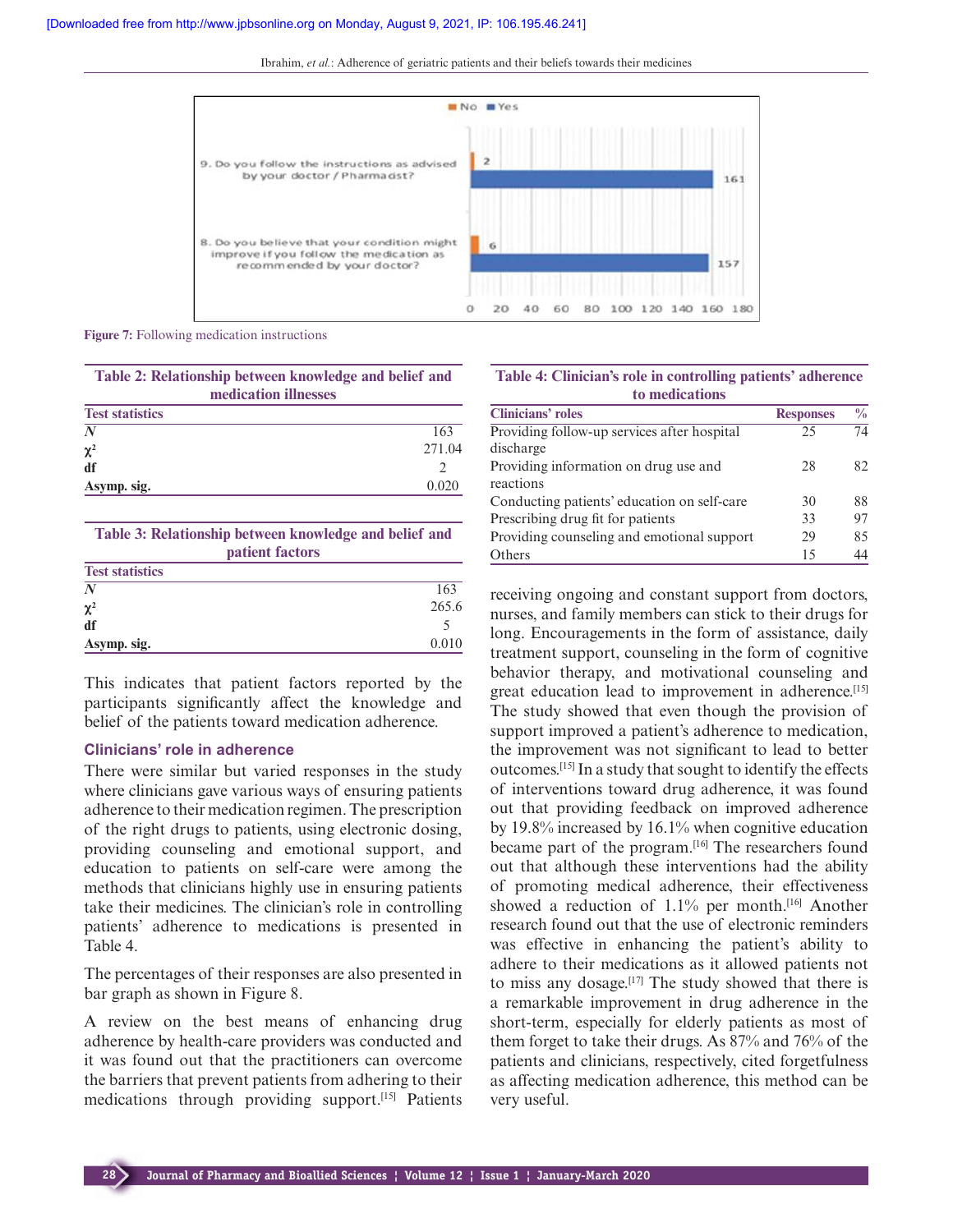

Ibrahim, *et al.*: Adherence of geriatric patients and their beliefs towards their medicines

**Figure 8:** Clinicians' roles in ensuring patients' adherence to medication

Some studies showed that many of the clinicians' interventions may not be effective in the long term.[15,16] Another study provided a better approach to the problem where the researchers identified that using a combination of these interventions was effective in improving medication adherence.[18] The combination of family therapy, counseling, self-monitoring, information, reminders, and electronic dosing enhances a patient's adherence to medications.[18] However, the researchers found out that these interventions were complicated and had no prediction of effectiveness. Therefore, the use of a more innovative response would make the process easier.

## **CONCLUSION**

Patient and health-care provider factors influence medication adherence in geriatric patients. Factors such as drug regimen, forgetfulness, time constraints, cost, poor communication, the lack of trust, the lack of confidence, and the lack of patient involvement influence the ability of elderly patients to adhere to their medications. The main habits, attitudes, and beliefs that affect adherence include nonadherence follow-ups, limited medication knowledge, the lack of perceived benefits, and the lack of knowledge on health condition. The beliefs and knowledge of geriatric patients about adherence to medications is significantly affected by their medical conditions. There is a significant relationship between demographics, knowledge, and beliefs of geriatric patients and their adherence to pharmacological therapies. Clinicians have a key role in promoting the adherence of geriatric patients to their drug regimens. Clinicians ensure patient's follow-up, provide information on uses of drugs and their effects, offer patient education, prescribe relevant drugs to the patients, and provide emotional support and counseling.

#### **Implications for future research**

The issue of collaboration between clinicians and family members in enhancing adherence to pharmaceutical treatments has not been adequately explored. Therefore, future studies should seek to determine how collaborative relationships influence the attitudes of geriatric patients on the adherence to their drug regimens. Future studies should also focus on exploring the impact of innovative technologies such as electronic dosing systems on the adherence of geriatric patients to medications. Such studies will inform the adoption and implementation of emerging technologies during the dispensing process of drugs to the elderly patients.

#### **Limitations of the study**

The limitations of this study can be addressed by future researchers such as the use of larger sample sizes. The study did not determine the influence of specific cultural and social factors on nonadherence to medication among geriatric patients with chronic illnesses. The study, however, captured the age aspect of the participants, which was essential for the research. Future research should investigate into other unexplored areas, such as collaboration between patients' family members and health providers in providing follow-up and medication adherence.

### **Financial support and sponsorship** Nil.

#### **Conflicts of interest**

There are no conflicts of interest.

### **REFERENCES**

- 1. Al Shemeili SK. Exploring structures and processes of medicines management in elderly hospitalised patients in the United Arab Emirates. J Pharm Pract Res 2015;36:58-66.
- 2. Fillit H, Rockwood K, Woodhouse KW, Brocklehurst JC. Brocklehurst's textbook of geriatric medicine and gerontology. Philadelphia, PA: Saunders/Elsevier; 2010.